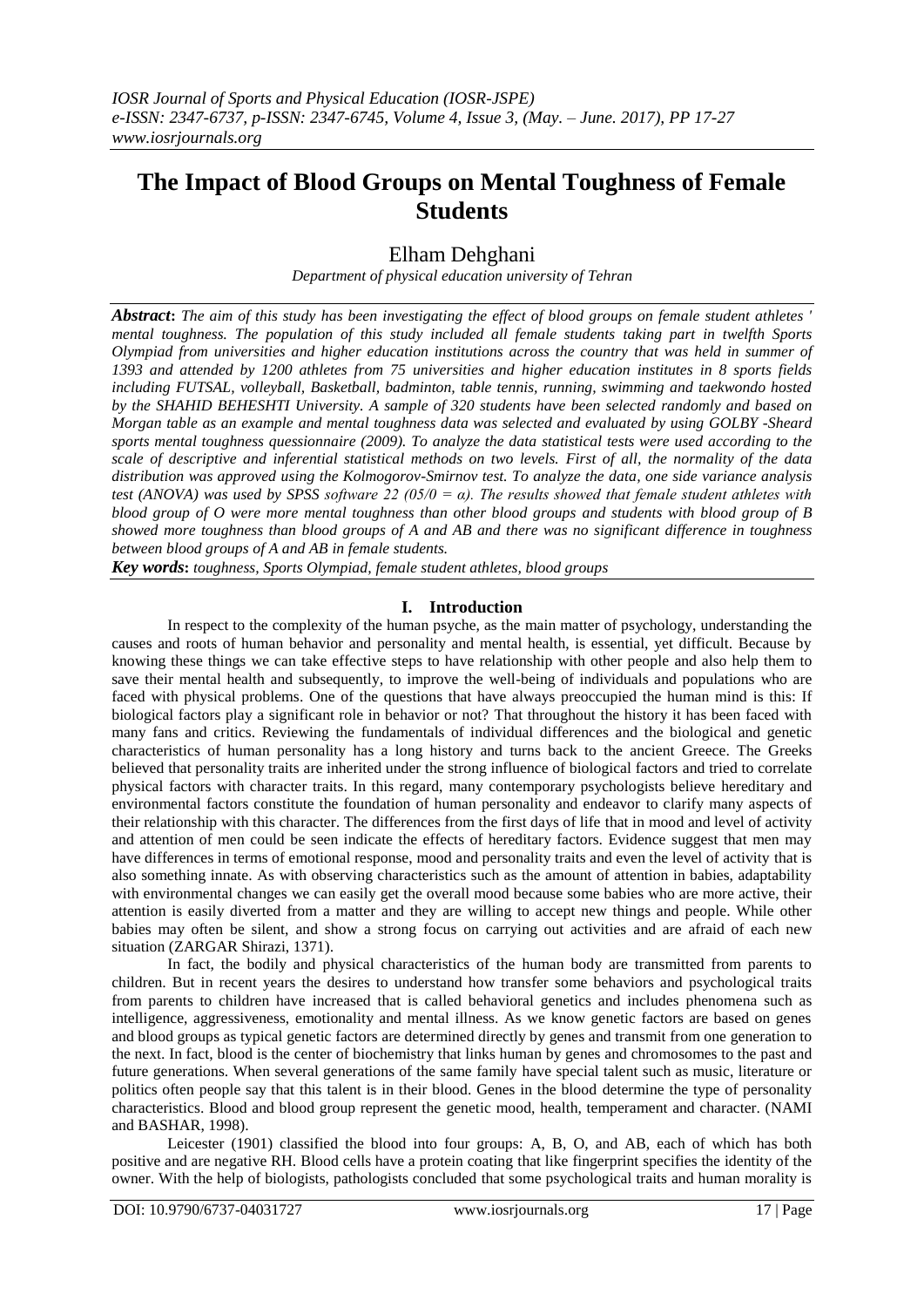transmitted through the blood and genetics. As a result extensive and remarkable research has been started in this field. As many people who have the same blood group, have identical morality and behavior and the nature, character, ability, creativity and mood are depended on each person's blood group. That's why in many advanced countries such as Japan in time of recruitment and appointment blood group is a priority. In a cross-cultural research by Leicester (1978), the relationship between blood groups and individual aggression and violence and ethnic or national characteristics in sixteen industrialized nations has been found. Leicester research results' indicate that nations who have a higher proportion of blood group of O have lower rate of suicide and they are less anxious and agitated than other nations. Also people with blood group of A are more obsession than other blood groups and they are more affected in obsessive-compulsive disorder. In view of Japanese, blood group of O includes individuals upbeat, light-hearted and vibrant and as if the director were created. Show complete composure and stamina in the face of problems. Blood group B have a lot of friends and less with someone they like.

In terms of positive work and ambition desperately trying to reach your goal. Blood group A people who are mentally changed to a great extent. Sometimes brilliant, inventive and full office and are sometimes influenced by the thoughts and plans of others. Usually shy and influenced and in front of unfamiliar people never lose caution and conservatism. Mitsubishi Electric Industry Co. all its employees are among those with blood group water generation. Because this blood group holders, logical and calculating people, faithful and honest, organized, obedient, yet powerful and to manage and judgment, agencies and employers are more appropriate. AB blood group have been strange and a dreamer and sometimes unbalanced and unstable, flexible, high intelligence and taste remarkably kind and humane people are inherently (Commendable, 1387). He and colleagues (1388), the study examines the relationship between the characters and their blood groups and cognitive behavioral characteristics and blood Each of the groups mentioned in detail. The results showed. That people with blood group O have a lot of resistance in the face of problems and the expansion because of heavy exercise and mental comfort of the group. In addition, this type of exercise to prevent weight gain them and their mental balance and sleep will help them a lot. These people are carriers of the gene in their bodies. Which gives them the strength to endure suffering, confidence, courage and optimism give. People with blood group O have a good public relations and in terms of social impacts, successful. Owners of blood group and are very creative and popular. These people love this. Are the center of attention and of course they enjoy a high degree of confidence. The last step is to do anything. People of blood group, to easily adapt in any environment and the ease with those around them matches. These people can be good ministers and athletes. As well as those with blood group B, patients with the target and intellectually strong. They diligently, when they are busy doing something, only it will complete successfully and are self-contained and usually their own way in life and sensitive people and at the same time assiduous, intolerant, are unpredictable. But people with blood group A than other blood disorders are obsessed with and the more people who are phobic disorders and in times of hardship and pressure from other blood groups are less able to control and focus. People with blood group A are susceptible to a variety of stresses. They are very sensitive and shy people; and when the excitement and discomfort they lose much beyond its control. The members of this group can not be good candidates for jobs that require careful management. Of course, that does not mean. The things that people can not accept direct responsibility. It means that those tasks that require special attention it is hard for the people of this group and may face it wrong. People with blood group AB has a mix of both blood group A and B are two types of character. Means I can be shy or socially, are confident or shy. It is possible that even though people are responsible. But with the high responsibility of their grip. The people who are having features of both blood group. At the same time non-negative constant and serious and are a radical ethic. That suddenly from one state to another are (God et al., 1388).

On the other hand the behavior of more fundamental factor is the psychological origin. Considering the close relationship of nurses with human life and its role in his social relations. Blood groups as genetic factors and psychological factors and personality as behavioral factors, are considered. Among the goals is paramount. To determine the possible relationship between blood groups and psychological characteristics of individuals. In fact psychology is the science of behavior and cognitive-behavioral and physiological processes that cause the condition and professionals who gather knowledge about practical problems of this science applies. Psychology has been significant growth in recent years. One indicator of this growth, dramatically increasing membership in the America Psychological Association (APA) is. The association is a national organization. Psychology is for development-established.

Along with the specialization of all science, there have been many overlaps among them. So that each day offered new terms. Sports psychology is one of those terms. In fact, as long as any human activity, interpersonal relationships and mental states concerned. It certainly also linked with psychology. In the meantime, the exercise of which is very wide and researchers from various fields has attracted. Area of interpersonal relationships and psychological states in which athletes and coaches is of particular importance. From this perspective, it is clear that psychology will be also closely connected with the sport. Therefore, the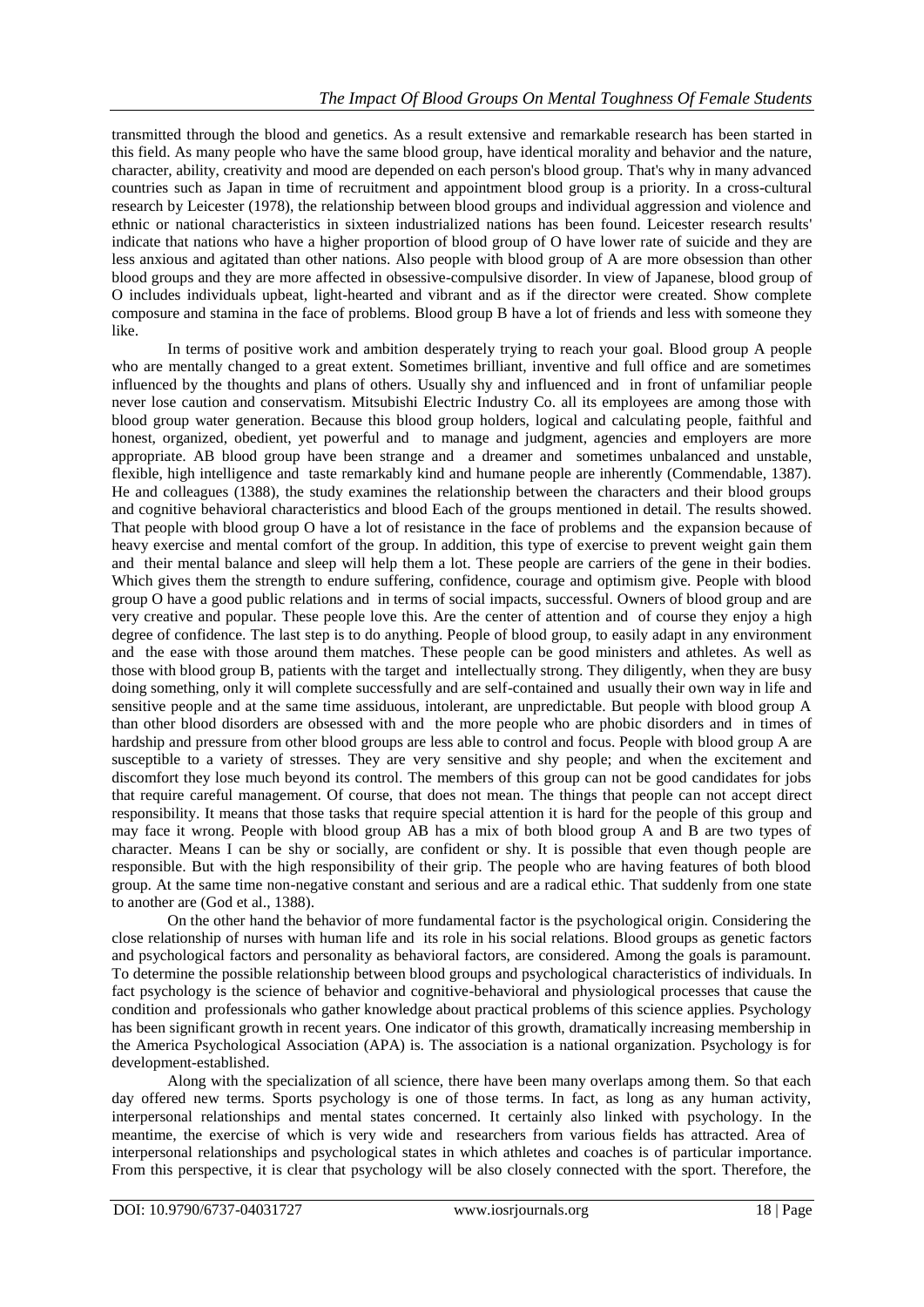result of the interaction of a broad and applied sport psychology and sport psychology. Is a relatively new field of growing importance in the path ahead. New sport psychology a branch of psychology. That general human behavior in physical activity and sport checks (Gale, 2002). The various definitions of sport psychology is presented. Generally, the field of mental health and improve athletic performance is considered. Mental health effects on the mind of the body. While improving athletic performance refers to psychological factors and personality influencing performance. In the document there are significant works in the psychology of sport. Psychology shows that favorable characteristics are greatly contribute to the highest performance. At the elite level, the difference between competitors in terms of mental abilities, tactical and their health is minimized and psychological differences become apparent (Moran, 2004). In general, the implementation of optimal athletic skills, there are three types of fitness, skill and mental well. Because the training protocols and methods of implementation skills, evolved and the distance between the heroes of a few milliseconds and a few millimeters has fallen. Discusses the impact of mental skills in performing sports skills is of great importance and individual psychological factors that are involved in athletic performance. Wide interest athletes, coaches and sports psychologists is located. So that in recent years, studies and experiments largely on psychological factors and impact of each of these factors on performance-focused (Gvkyardy, 2008). One of the psychological factors involved in the exercise, mental toughness. Sports psychologists, coaches, sports commentators and athletes, all on its importance in athletic performance, have stressed (Jones et al., 2002; Gvkyardy, 2008) .vaynbrg and Gold (2007), mental toughness and the ability of an athlete to focus, Back from the break, faced with the pressure and insistence and perseverance despite difficulties and problems have defined .jvnz (2002), mental toughness of a natural or developed psychological problems described. That enables players to cope with a large number of claims and demands which they are expected to meet. Those who have high mental toughness tend to be social. Because they have the ability to remain calm and risks. They are many excellent condition and less anxiety than others (Klafvhmkaran, 2002). Sheard and GOLBY (2009), three factors: reliability, stability and control as key components of mental toughness described. Make the belief in their own abilities. Endurance, will power athletes to achieve maximum competitive needs, competing and practicing responsibility for setting goals, having a strong attitude and ability to concentrate points. A recognition that an athlete has control of their own capabilities and pushes him towards the desired result.

Jones et al (2002), Twelve features a strong performers were identified in order of importance:

1. Having self-confidence and self-belief in the ability to achieve the goals.

2. Ideally, after returning to failures affected by the strong will to succeed.

3. Self-belief that you possess unique features and capabilities are than your opponent.

4. Having an inexhaustible desire and motivation to succeed.

5. Maintain full focus and attention distraction in the face of competition.

6. regain emotional control in the wake of unexpected and uncontrollable events, especially the competition.

7. blurring the limits of physical and mental pain, yet keep striving pressure (in practice and competition).

8. Accept the inevitable anxiety of competition and realize the fact that you come back from his responsibility. 9. The progress of the competition.

10. Under the influence of good and bad performances ignoring others.

11. In the face of distraction to keep your personal life completely focused.

12. Change a focus for the sport or not so necessary.

The first activities in the area of mental toughness, Lvhr (1982), emphasized. Coaches and athletes believe. At least 50% of success is a result of psychological factors. The result is mental toughness. According to his toughness and endurance athletes with mental responding in different ways. Which leads to a feeling of relaxation, calm and energetic to be. Because they have learned to improve their two skills: the ability to increase the flow of positive energy. In other words, positive energy and hard in critical condition. Second, thinking that it enables a proprietary manner. With correct attributes, are faced with the pressure and mistakes in the race. Also, 83% of educators, mental toughness and psychological determinants of athletic success as their main characteristic (Gvkyardy, 2009).

Gold and Weinberg (2010) showed that athletes who benefit from mental skills. Can better focus, high level of self-confidence, mental efficiency, higher it goes, with the excitement. As well as the athletes have decision-making power of positive thinking and be better than the other athletes are. In this regard, Gibbs (1997) refers. Mental toughness of an internal locus of control and self-efficient. What is the advantage inherent or acquired through years of experience, enables performers to have a unique skill set.

Martin Jones and John Parker (2013) study examines the relationship between mental toughness and experience their youth. The results showed that experiences most relevant to youth mental toughness. Annunciation et al (1388) The relationship between resilience and hard work of the athletes tested successfully and mental health. The findings suggest that resilience and hard work can change fields related to exercise and mental health of the athletes successfully predict. Zahid also Babel and colleagues (1390), was to investigate the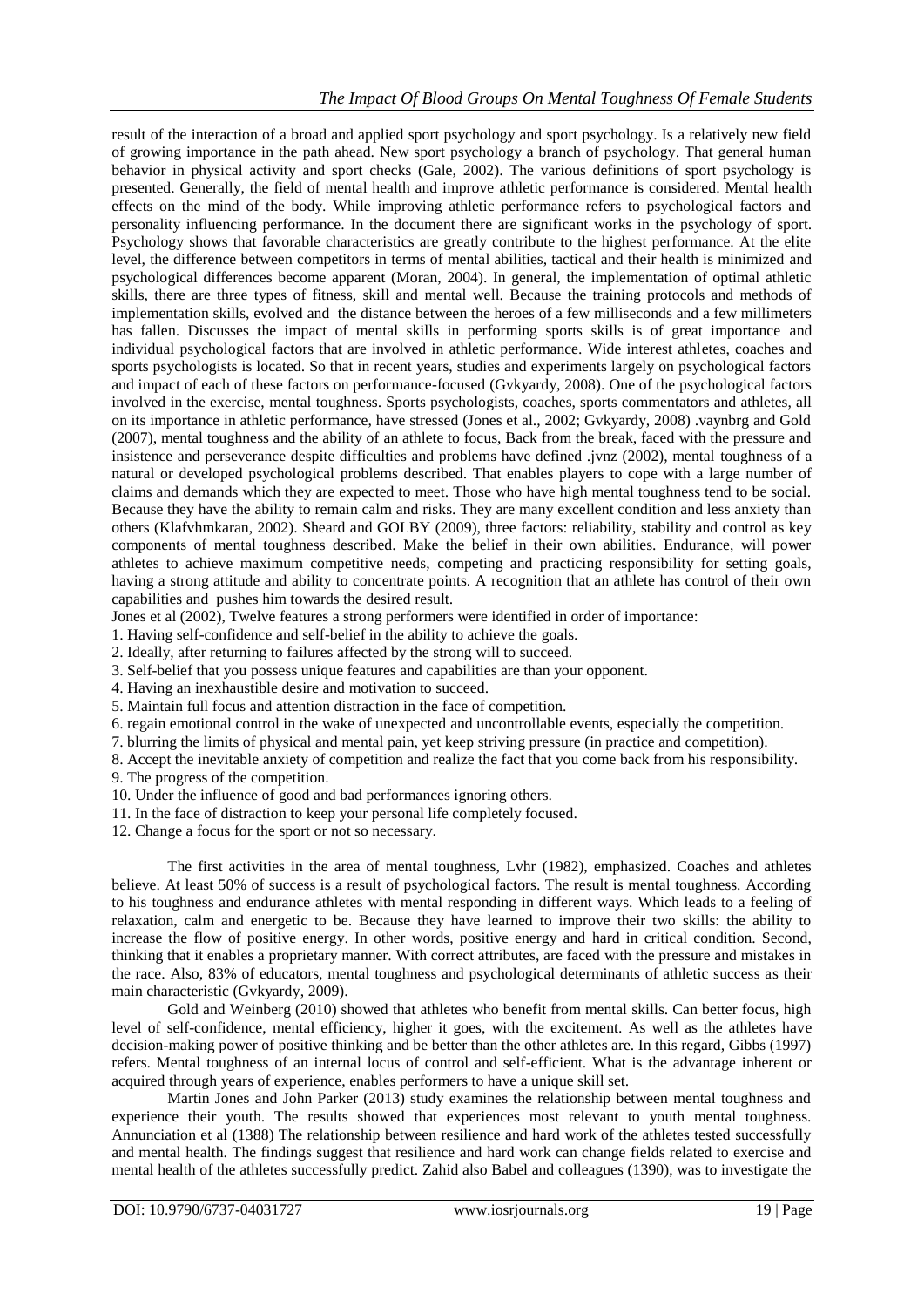relationship between hardiness and athletes have done in the past with hope. Results showed that passed between the two variables and mental toughness, mental toughness personality can predict changes of hope in athletes. Ranjbar et al (1393), in a study to compare the intransigence of the Iranian elite soccer players in different positions paid. Premier League football players have been the research community. Researchers sport mental toughness questionnaire Sheard and GOLBY (SMTQ) was used to measure the hardiness players. Results showed that between mental toughness elite soccer players in different positions there are significant differences and defenders because of physical and psychological pressure more than other posts are higher mental toughness showed. According to the definitions and effects of mental toughness. It seems that having high levels of psychological characteristics can improve the performance of athletes in competition and overcome obstacles such as pressure, mental stress and coordination problems, help them gain more success. As we know an integral part of social relations and human psychological and personality. Which has a direct impact on these relations and any attempt to gain something valuable compromise and in this way finding and behavioral factors associated with psychological factors are important. According to what was said on psychological traits and personality factors can. We have a better understanding and more appropriate solutions for various mental health groups advise. In the meantime one of the variables that mental and psychological features is likely directly related to blood groups. Despite this possible association and the ambiguities of previous research in this area and limited research of this kind in Iranian society justifies the need for this kind of research as well and researchers to lead such research to investigate the role of psychological factors in the blood in one of the most important mental toughness. Also remove the ambiguity of the results reached more acceptable. Because the results can make different aspects of personality and mental health of persons placed and obtaining appropriate information tailored to the personality traits of people in situations they can be used. On the other hand informing the relevant organizations and institutions to develop and deploy forces helped your situation. So, do the research and application of its results in terms of mental health and selection of talent. It is very important for specific purposes.

## **II. Methodology**

## **Population and sample**

This study is based on nature, is a descriptive survey and in terms of applied research is objective. The population of this study included all female students in the twelfth Olympiad college athletics and higher education institutions across the country. In the summer of 1393 and attended by 1200 athletes from 75 universities and institutions of higher learning in 8 sports, football, volleyball, basketball, badminton, tennis Myz, running, swimming and taekwondo hosted by the SHAHID BEHESHTI University was held. (Sports Olympiad universities and higher education institutions. Every two years once hosted one of the universities under the University Sports Federation (Fizeau) held in individual and team sports and finally completed with the introduction of unique and top universities arrives ) . A sample of 320 students to simple random sampling were selected based on Morgan table as an example and mental toughness by using a sports mental toughness and GOLBY Sheard (2009) collected and evaluated.

To gather the information.

To gather information, the questionnaire mental toughness sports (SMTQ) Sheard and GOLBY was used. The questionnaire only specific tool to measure mental toughness in sport. 3 of reliability, stability and control as key factors in assessing the mental toughness (Sheard et al., 2009). The questionnaire has 14 questions. Each question has four response options based on the Likert scale (from very bad to very true) is. In the study, Cronbach's alpha coefficient GOLBY Sheard and reliability, sustainability and control 80/0, 74/0 and 71.0 respectively. Which is indicative of the reliability of the questionnaire. The researchers also through exploratory and confirmatory analysis, also confirmed the validity (Sheard et al., 2009). The validity of the Persian version by Kashani et al. (1390), studied and verified. The researchers also determined the validity of the content of the questionnaire, the content validity ratio Lavshh (1975) and content validity index Lane (1986) was used and 83/0 respectively content validity and content validity index for simplicity criteria vary from 850 respectively. For the specific criteria vary from 850 resolution 87/0 and for criteria were reported. Content validity of the questionnaire, which indicated for use in internal investigations (Kashani et al., 1390).

## **Procedure**

First, after coordination with the tournament organizing committee and coaches as well as leading teams in the competition. On the subject of research and the importance of the information that was given to them and mental toughness questionnaire and GOLBY Sports Sheard (2009) that in addition to questions in the questionnaire included demographic information such as age, history of the Olympic Games, sport and the blood group. At rest, the athletes are randomly were 400 of them. To be taken to complete it. They were also assured. There is no right or wrong is no answer to the questionnaire and the results of this study, the selection by the coaches not to attend their team. Finally 320 questionnaires returned the questionnaires. Which contains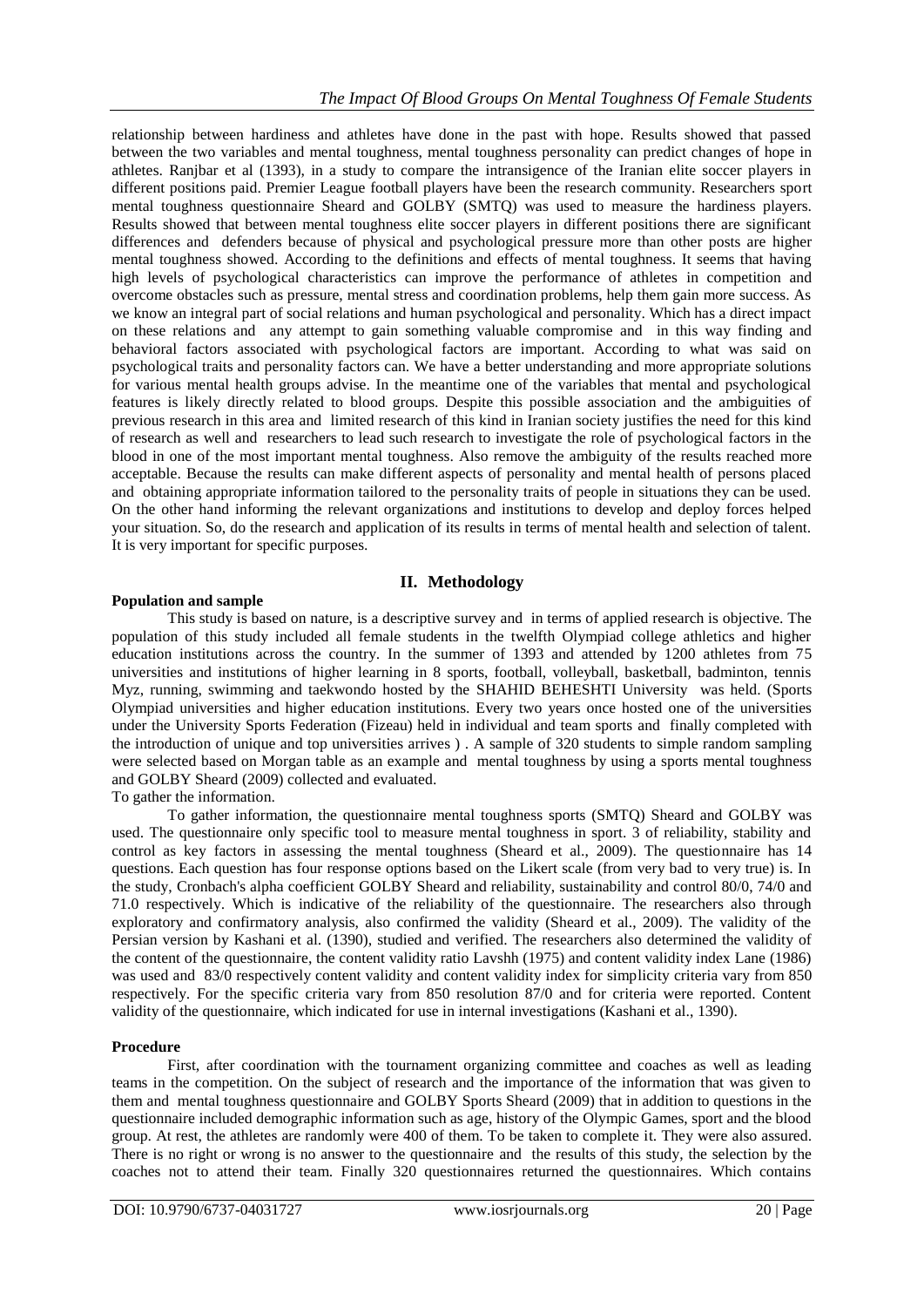information such as blood group have full demographic (each blood group  $n = 80$ ) were selected for the analysis.

## **Data analysis**

After the student-athlete's mental toughness data collection, data analysis, descriptive and inferential statistical methods on two levels and appropriate statistical tests with SPSS 22 statistical software was used under the given scale. To check the status of the participant's descriptive and structural measures of central tendency and the standard deviation were used descriptive then, to check the normality of data distribution. Parametric and non-parametric statistical tests appropriate for the Kolmogorov-Smirnov (KS) were used. Given the normal distribution of data, ANOVA parametric test ANOVA was used for data analysis. As well as to assess the homogeneity of variance Levene test and to determine the difference post hoc "Scheffe" was used.

## **Results of Research**

#### **Achieving finds**

In this level the case of fullness such as age ,Blood group and the lasting of being appearance in sport Olympiad.

#### *Age of sport students .*

Collecting of age showed that people under 22 age huge number (156people ,48/08percent ) 121 people from the advance between 22 to 26 age . (37.8 percent.) just 43people (13.4 percent ) from students appearance in this research age up to 26 age ,the Amusing of the age of students sports ,in first show puzzle.



#### *Blood group*

Girl students with blood group O by 121 people (37.8 percent )the most case of lest have more than the other Blood group . and the low test of 42 people ( 13.1 percent) have Blood group AB . 2 show table ,summary of girl students sport as of Blood group showed .



2 number show table . girls sport students as of Blood group .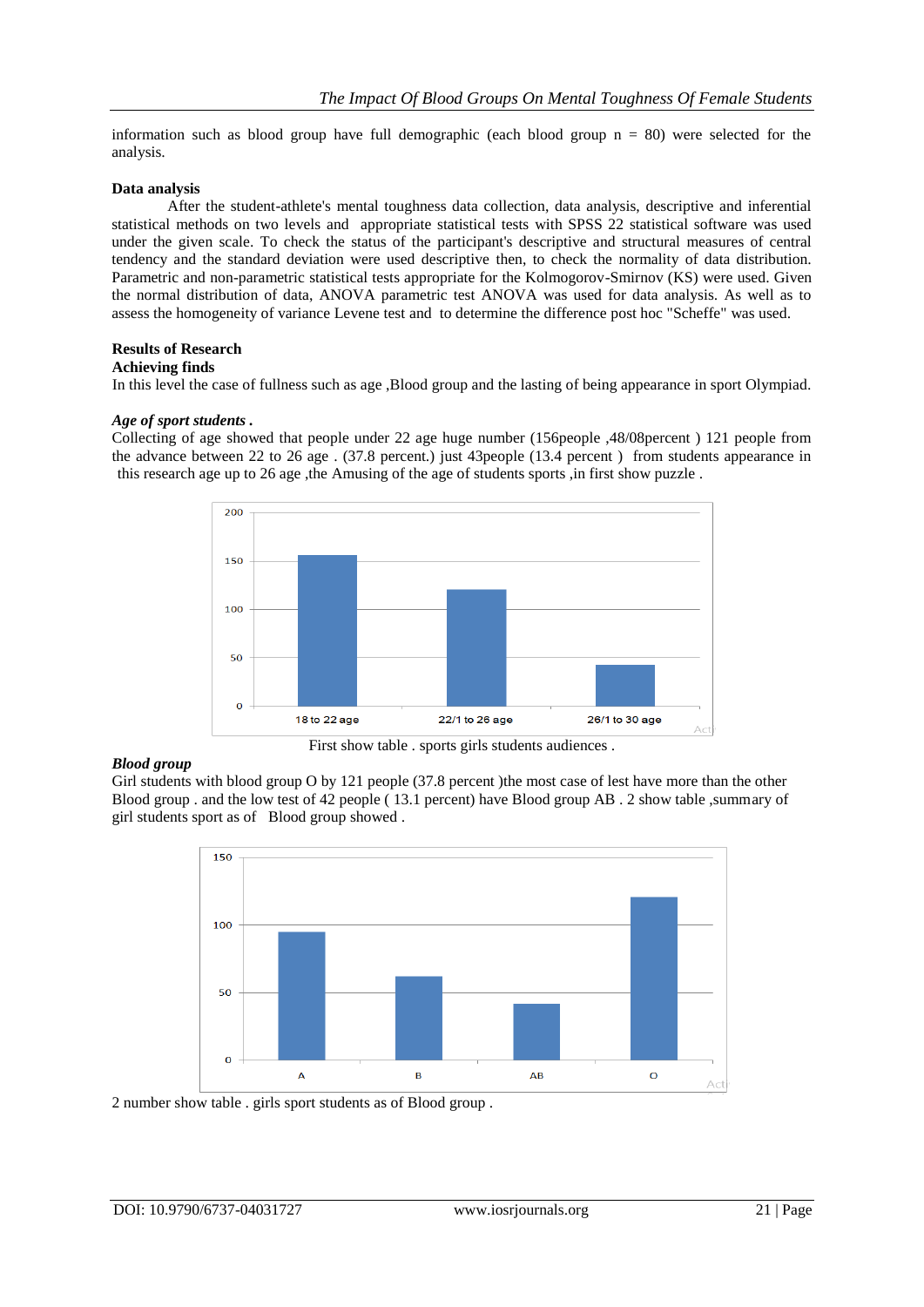## *Sport Olympiad occurrence .*

From the Olympiad sport occurrence, girl students in this research are devise info four group .2/3 from this people in search are people who have 2 occurrence in Olympiad sport ( 63.8 percent , 204 people ) and just to people of these are students by three occurrence in sport Olympiad student by low percent ( %3.1 )



3 show table , girls student in sport Olympiad occurrence.

#### **Inferential Findings**

Normality of data distribution in mental toughness variable and reliability, control and stability components are being tested through using Kolmogorov-Smirnov test. Related results presents in following table (significant level of  $\alpha$ =0.05 was considered for all hypothesis):

| Variable              | Statistics k-s | Significant level |
|-----------------------|----------------|-------------------|
| Mental toughness      | 0.01           | 0.077             |
| Reliability component | 0.01           | 0.110             |
| Control component     | 0.02           | 0.08              |
| Stability component   | 0.04           | 0.12              |

**Table 1-** result of Kolmogorov-Smirnov test on the research variables

Figures in significant level column which all are bigger than 0.05, shows that data in all variables is fallowing normal distribution.

Table 2 shows Levine test results in order to measure homogeneity of the research variable variances which is one of assumptions of one-way variance analysis tot.

| <b>THUICE</b> TO THE ROLLOGHES TOT HIGHGHTHE HOHIOECHCHY OF HIGHCHOHI VALIMORY VALIMINGS |                  |                  |                  |                  |  |  |
|------------------------------------------------------------------------------------------|------------------|------------------|------------------|------------------|--|--|
| Variable                                                                                 | Levine statistic | Freedom Degree=1 | Freedom Degree=2 | Freedom Degree=3 |  |  |
| Mental toughness                                                                         | .91              |                  | 316              | 0.13             |  |  |
| <b>Reliability Component</b>                                                             | .23              |                  | 316              | 0.16             |  |  |
| <b>Stability Component</b>                                                               | .85              |                  | 316              | 0.09             |  |  |
| <b>Control Component</b>                                                                 | 2.40             |                  | 316              | 0.068            |  |  |

**Table 2**-levine test results for measuring homogeneity of the research variable variances

Significant levels in above table  $(p>0.05)$  shows that there is congruence within the research variable variances. ANOVA test results are shown table 3 for comparing mental strength of female athlete students separated as per their blood group.

**Table 3**- comparison between of female athlete students separated based on blood group.

| -------<br>A A TITLE AT THE LARGE AT THE AND THE RELEASED AND A LARGE THAT ARE A LARGE AT A LARGE WAY OF THE A MAIN LARGE |                |                |         |    |                    |                   |
|---------------------------------------------------------------------------------------------------------------------------|----------------|----------------|---------|----|--------------------|-------------------|
|                                                                                                                           | Sum of squares | Freedom Degree | Square  | of | <b>Statistic F</b> | Significant level |
|                                                                                                                           |                |                | average |    |                    |                   |
| Between groups                                                                                                            | 1.8            |                | 0.52    |    | 60.71              | 0.001             |
| Intergroup                                                                                                                | .              | 316            | 0.04    |    |                    |                   |
| Total                                                                                                                     | 10.9           | 319            |         |    |                    |                   |

With regard to significant level of ANOVA test which is less than 0.05, there is a significant difference between mental toughness of female athlete students with different blood Group. For determining the difference place, Scheffe test was used and table 4 shows the results: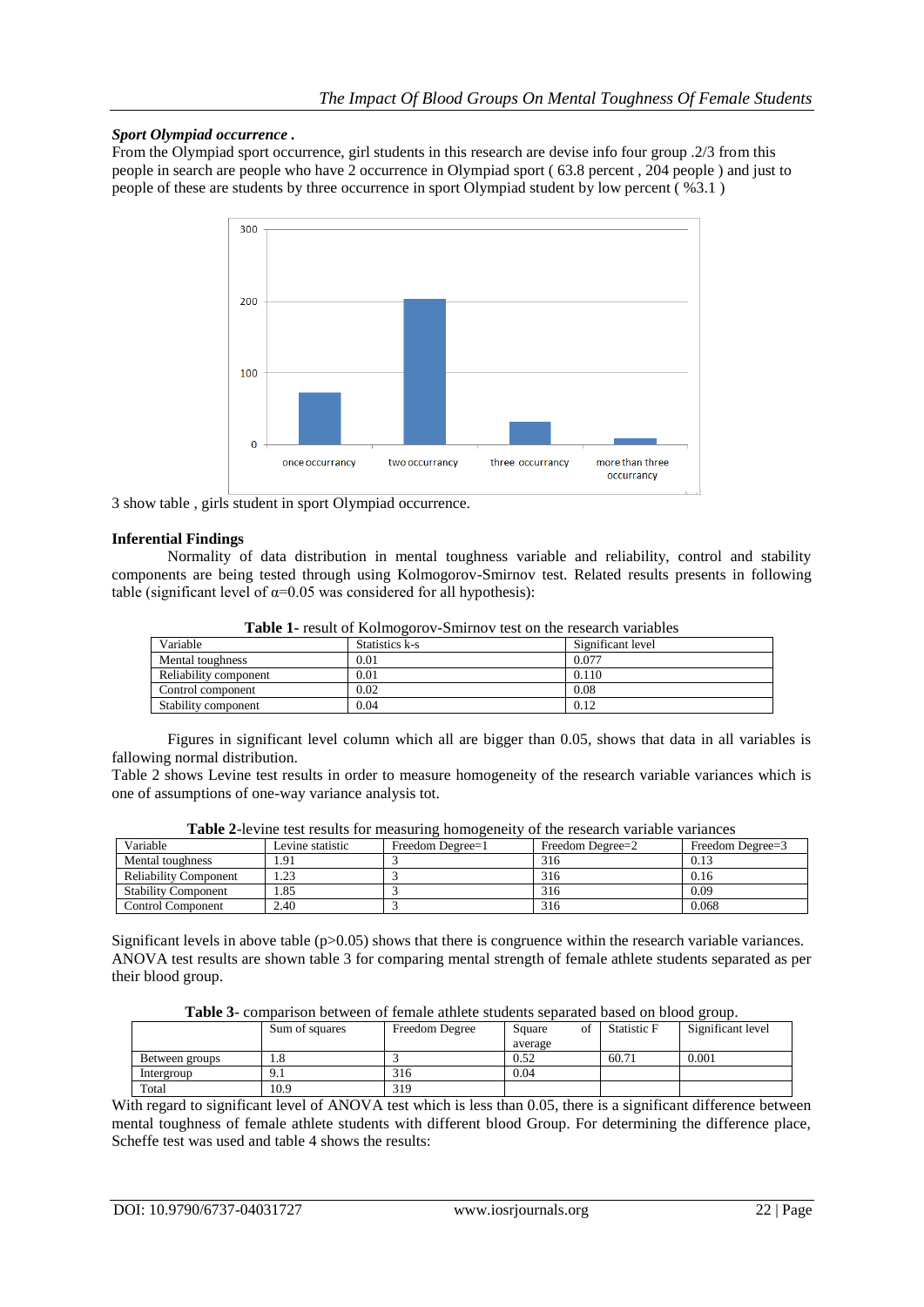| Table 4-Scheffe test results to compare mental toughness of female athlete students separated based on their |
|--------------------------------------------------------------------------------------------------------------|
| blood group                                                                                                  |

| <b>Blood Group</b> | Blood Group (J) | Average Difference | <b>Standard Error</b> | Significant level |
|--------------------|-----------------|--------------------|-----------------------|-------------------|
|                    | В               | $* -4.58$          | 0.04                  | 0.01              |
|                    | AВ              | 0.86               | 0.05                  | 0.7               |
|                    | O               | $* - 7.46$         | 0.05                  | 0.001             |
| B                  | AВ              | $*5.46$            | 0.04                  | 0.001             |
|                    | 0               | $* -2.88$          | 0.04                  | 0.002             |
|                    | AB              | $*8.34$            | 0.04                  | 0.003             |
|                    |                 |                    |                       |                   |

Significant level of pairwise comparisons in Scheffe test shows that:

- Female athlete students with blood group O have more mental toughness than others.
- Female athlete students with blood group B have more mental toughness than who with blood groups A and AB.
- There is no significant difference between female athlete students with blood groups A and AB.

Table 5 shows ANOVA test results for comparing reliability component of mental toughness between different blood groups:

**Table 5-** Comparison between reliability components of female athlete students separated based on blood group.

|               | Sum of squares | Freedom Degree | Square<br>ΩŤ | Statistic F | Significant level |
|---------------|----------------|----------------|--------------|-------------|-------------------|
|               |                |                | Average      |             |                   |
| Between Group | 0.19           |                | 0.06         |             |                   |
| Inter Group   | 20.09          | 316            | 0.10         | 61.60       | 0.02              |
| Total         | 20.28          | 319            |              |             |                   |

 Considering significant level in above table is lower than 0.05, there is a significant a difference between mental toughness of female athlete students with different blood groups.

Scheffe test is used in order to determine place of the difference and table 6 shows the results:

**Table 6**- Shceffe test results for comparing reliability component between female athlete students separated based on blood groups.

| Blood Group (I) | Blood Group (J) | Average difference (I-J) | <b>Standard Error</b> | Significant level |
|-----------------|-----------------|--------------------------|-----------------------|-------------------|
|                 |                 | $* - 2.78$               | 0.04                  | 0.01              |
|                 | AB              | 0.72                     | 0.05                  | 0.5               |
|                 |                 | $* - 3.89$               | 0.05                  | 0.01              |
| AB              | AB              | $*3.51$                  | 0.04                  | 0.001             |
|                 |                 | $* - 1.10$               | 0.04                  | 0.02              |
|                 | AВ              | $*46.62$                 | 0.04                  | 0.03              |

Significant level of pairwise comparison in above table shows that:

- Reliability component of female students with blood group O is higher others.
- Students with blood group B have higher numbers in reliability component.

 There is no significant difference between female athlete students whose blood group is A and AB. Statistics of ANOVA test to compare stability component in different group shown in table 7.

|  |  |  |  | Table 7- Comparison between stability components of female athlete student separated Based on blood groups. |
|--|--|--|--|-------------------------------------------------------------------------------------------------------------|
|--|--|--|--|-------------------------------------------------------------------------------------------------------------|

|               | Sum of squares | <b>Freedom Degree</b> | Square<br>ot | Statistic F | Significant level |
|---------------|----------------|-----------------------|--------------|-------------|-------------------|
|               |                |                       | Average      |             |                   |
| Between Group | 4.70           |                       | 2.06         |             |                   |
| Inter Group   | 11.67          | 316                   | 0.09         | 36.88       | 0.001             |
| Total         | 16.37          | 319                   |              |             |                   |

Significant level of ANOVA test shows that there is a significant difference between stability components of female athlete students who has different blood group. Scheffe test is used for determining place of the difference and the results came in table 8:

|  | Table 8- Scheffe test results for comparing stability component. |  |  |  |  |  |
|--|------------------------------------------------------------------|--|--|--|--|--|
|--|------------------------------------------------------------------|--|--|--|--|--|

| Blood Group (I) | Blood Group (J) | Average difference (I-J) | <b>Standard Error</b> | Significant level |
|-----------------|-----------------|--------------------------|-----------------------|-------------------|
|                 | В               | $* - 1.79$               | 0.07                  | 0.04              |
| А               | AВ              | 0.67                     | 0.07                  | 0.2               |
|                 |                 | $* -2.05$                | 0.07                  | 0.001             |
| R               | AВ              | $*1.46$                  | 0.05                  | 0.01              |
|                 |                 | $* - 1.25$               | 0.06                  | 0.01              |
|                 | AВ              | $*2.72$                  | 0.06                  | 0.003             |

Considering significant level and difference between averages in table 8:

- Female students with blood group O take higher numbers in stability component than others.
- Female students with blood group 13 take higher numbers in stability component than whom their blood group are A and AB.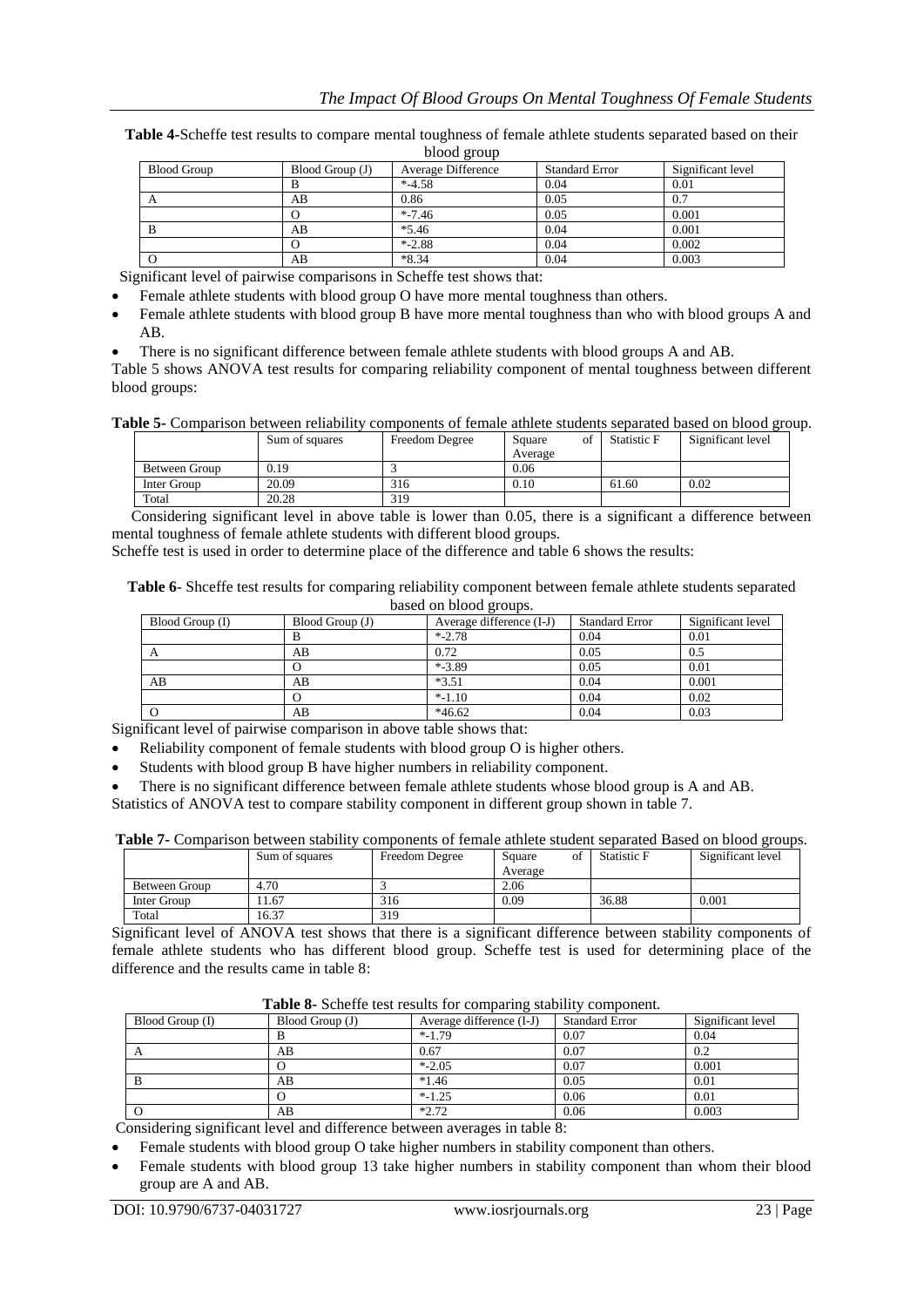There is …. Significant difference in stability component of female athlete students with blood group A and AB.

Statistics of ANOVA test for comparing control component in different groups are shown in table 9:

| Table 7- Combanne Control Combonem of Score blavers in unferent bosts. |                |                |              |                    |                   |  |
|------------------------------------------------------------------------|----------------|----------------|--------------|--------------------|-------------------|--|
|                                                                        | Sum of squares | Freedom Degree | of<br>Square | <b>Statistic F</b> | Significant level |  |
|                                                                        |                |                | Average      |                    |                   |  |
| Between Group                                                          | 6.23           |                | 3.28         |                    |                   |  |
| Inter Group                                                            | 32.50          | 316            | 0.15         | 13.27              | 0.001             |  |
| Total                                                                  | 38.73          | 319            |              |                    |                   |  |

**Table 9-** comparing control component of score players in different posts.

Significant level in table 9 shows a significant difference between difference averages in control component, therefore, female athlete students with different blood groups have significant difference with each other in control measure. Scheffe test is used for determining place of the difference. You can find Scheffe test result in table 10:

| Blood Group (I) | Blood Group (J) | Average difference (I-J) | <b>Standard Error</b> | Significant level |
|-----------------|-----------------|--------------------------|-----------------------|-------------------|
|                 |                 | $*$ -0.99                | 0.09                  | 0.01              |
| A               | AB              | $-0.51$                  | 0.09                  | 0.4               |
|                 |                 | $* -1.51$                | 0.10                  | 0.001             |
| в               | AB              | 0.48                     | 0.07                  | 0.06              |
|                 |                 | $-0.51$                  | 0.08                  | 0.3               |
|                 | AB              | $*0.99$                  | 0.08                  | 0.02              |

**Table 10-** Scheffe test results for comparing control component

Considering statistics of above table (averages and significant level), following results will be achieved:

- Female students with blood group O take better numbers in control component than others.
- Female students with blood group B take better numbers in control component comparing whom their blood group is A.
- There is no significant difference in control component between blood group A and AB as well. As blood groups B and AB.

## **III. Conclusion**

Purpose of the study is to compare mental toughness between female athlete students with different blood groups. We continue discussing about each one of the research findings: The main purpose of the study is comparing mental toughness of female athlete students with different blood groups. Results shows that there toughness of female athlete students with different blood groups.

Comparison between average scores shows that female athlete students with blood group O have more mental toughness than others. According to Leicester research (1978), nations who have more portion of blood group O are less anxious and disturbed than other nations. On the other hand, clough et al (2002) concluded that those who have high mental toughness, capability of keeping calm and are active in many circumstances and have less anxious than others.

Considering findings of Leicester research (1978) and Clough et al research (2002) and with regards to the results of this study, we can conclude that female athlete students with blood group O have more mental toughness than other blood groups because they are affected by psychological pressure and stress less than others and can tolerate high pressure conditions. Also, with blood group B have more mental toughness than blood groups A and AB.

According to Khodaei et al (1388), blood group B can immediately change its situation in dealing with accidents and harmonize itself with the circumstances of time and place. These people are similar to blood group O in same features but they have less adaptability and flexibility than blood group O in some special conditions. But instead it has more generalizability with special mental and psychic conditions than blood group A and AB and people with this blood group can understand others views well and can be aligned with them. Results of this research is also in line with Khodaei et al (1388). But there is no significant difference between mental toughness of female athlete students with blood group A and AB in the findings of the research. As pre Leicester findings (1978), people with blood group A are dealing with obsessive – compulsive and phobia disorders less than others. (In phobic anxiety (Phobia), person has kind of imaginary fear and although he is aware that there is no reason for the fear, he is not able to get rid of it). Also, Sotoodeh et al (1387) found that people with blood group A and AB are strange, autistic and sometimes non-stable. Can find more similarities between people with blood groups A and AB than others through comparing personal features and behaviors of people with blood groups A and AB. Therefor it is expected that these two groups take similar number in mental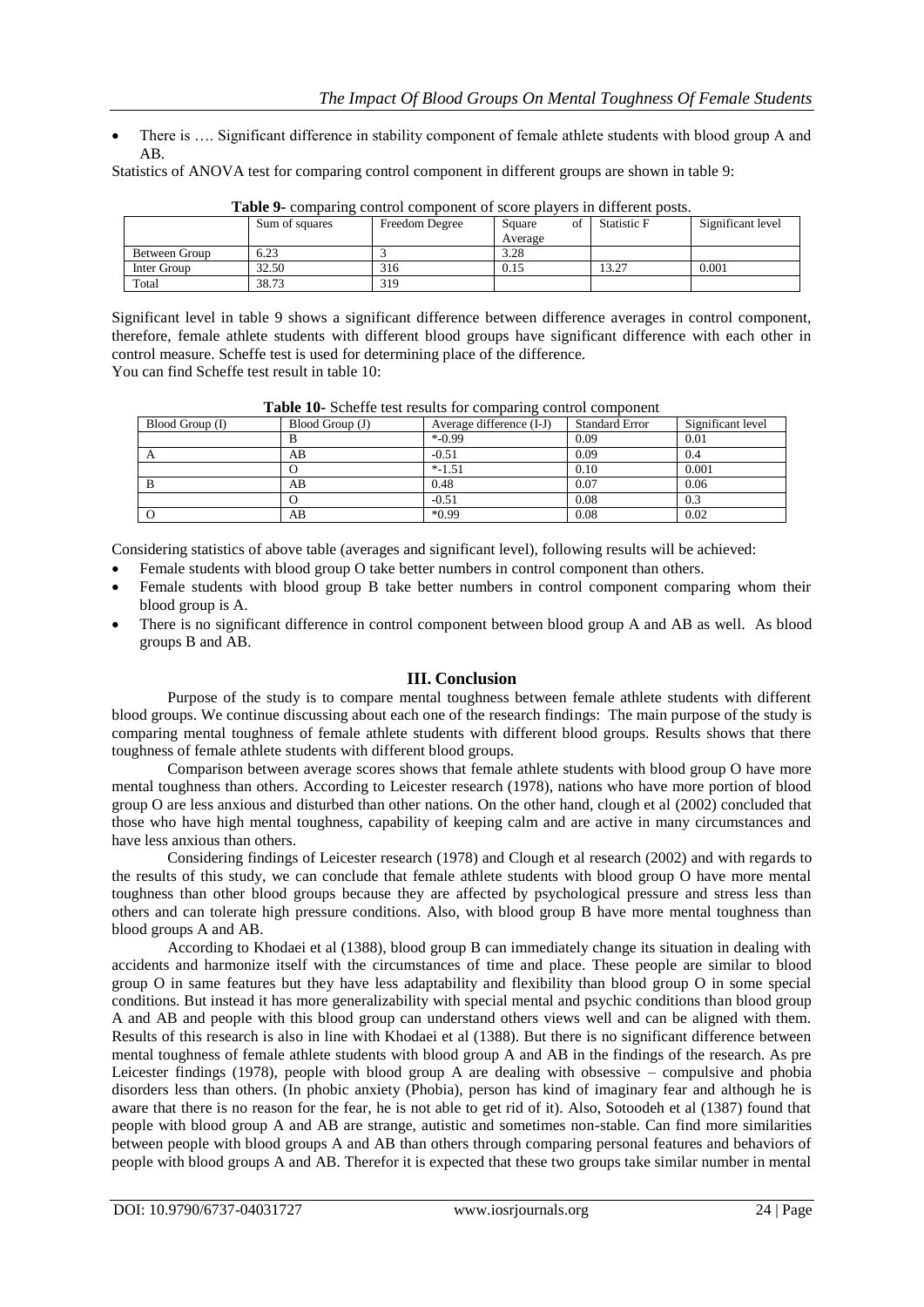toughness which is a physiological feature. Second goal of this study is to compare reliability component of female athlete students with different blood groups.

Reliability is to believe in own abilities. It is what a person believes that he has capabilities which can be used in life specific and stressful conditions to improve mental and physical function and efficiency. According to the study results, female athlete students with blood group O take better numbers in reliability component than others. According to Khodaei et al (1388), people with blood group O has a gene which helps them to have gameness, self-confidence, dare and also are optimistic. These people trust in themselves and care about themselves and like to attract others attention and have high self-confidence. Japanese believes that blood group O are optimistic, stirring and light hearted and have high self-confidence against problems and fully preserve against tough situations (Sotoodeh, 1387). This study also shows that persons with blood group O take higher scores in reliability and self-confidence than others. Also, this research shows that people with blood group B take better number in reliability component than blood group A and AB. According to Khodaei et al (1388); blood group B act almost similar to blood group O when they are under high stress situations but they have less flexibility than group O. instead that generalizability to bad and specific circumstances in compare with blood group A and AB as well as this group can quickly be conform with the situations. So, we can expect that people with blood group B take better numbers in reliability component of mental toughness than blood group A and AB. There is no significant difference between reliability component of female students with blood group A and AB. It means there usually are genetic and behavioral similarities between blood group A and AB. In Leicter finding (1978); blood group A and AB have the most similarities in terms of personality and behavior and result of this study confirm it also.

Third goal of this study is to compare stability component of female athlete students with different blood groups.

Findings shows that there is significant difference between stability of these groups. Comparison between averages of scores shows that blood group O takes higher scores in stability components than others. Stability means athlete willing power to achieve high level competitive exercising needs, responsibility for arranging competitive and exercising goals, a stable attitude and ability of concentration. Every performer knows that he/she should be responsible for her competitive and exercising function because every athlete function is independent of others and its results will be addressed to the athlete finally. In this concentration and appropriate action with courage and audacity in dealing with problems and tough circumstances. According to Khodaei et al (1388), having ability of conformation with environment, perseverance and assiduity against stress and psychological pressure, accommodation and quick coordination to every kind of environment and individual are outstanding features of people with blood group O. according to Khodaei et al; these people can be good athlete. Results of this study is also showing that stability female athlete students with blood group O is higher than others which is aligned with Khodaei et al finding. Also, the study shows that female student with blood group B take better scores in stability component than whose blood group is A and AB. According to Khodaei et al (1388); people with blood group A are subject to affection of kinds of tensions and stresses. They are shy, sensitive and impressionable and will lose their control when they are under high stress. These people also cannot be candidate for the jobs which requires precise management. It does not mean that these people are not able to accept direct responsibility of functions but it means that it is hard for them to handle a group of jobs which requires special precise and they may make mistake. People with blood group B have more interaction and acclimation with other groups and are able to change situation immediately when they face to accidents and make themselves align with time and place circumstances. They are similar to group O in terms of same features and specifications but they are able to go ahead in an independent way and choose another way for themselves. Btu generally people with blood group B have same features with people with blood group O. against them there are group AB who are called public receiver group too. One of the features of this group having specifications of both group A and group B. ability of change the internal situation when external factors are change like group B and weakness in dealing with fear and stress like group A can be among features of group AB. In fact people with blood group AB have both personalities of blood group A and blood group B. it means they can be shy and or social, have self-confidence or/and timid. They might be faced to problem in high responsibility although they are responsible people. These people are non-stationary and negative and serious and have a complicated radical ethics it means they can change from one status to another suddenly because they have features of both A and B at the same time. The result of this study shows that there is no significant difference between stability component of groups A and AB; there for, it can be a reason for domination of group A features in group AB than group B features.

Forth goal is to compare control component of female athlete students with different blood group. People who believe that they have control on the events on their life, feel better about themselves and can deal with problems and crisis of life well. In fact, control is a concept that a person has about his capability and lead him to achieve desirable results. Control factor is related to calmness and regaining psychological control after an unexpected event (jones et al 2002). Results shows that average difference between scores in control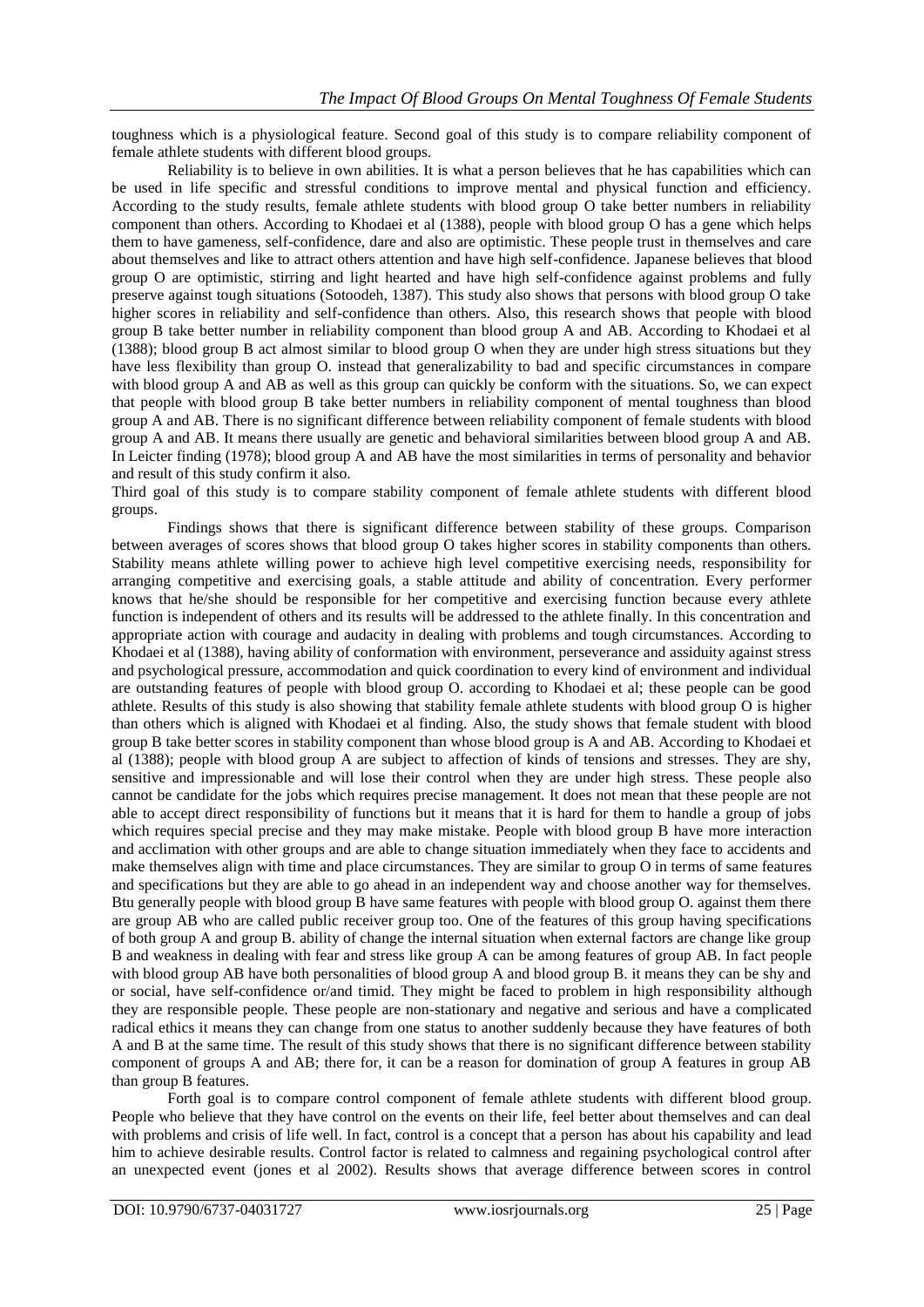component is significant and female students with blood group O take better scores than others. People with blood group O highly resist again problems. Hard sports causes expansion and psychological comfort in people with blood group O. meanwhile this kind of sports prevent getting fat and help them with regard to their psychological balance and sleep. These people have a gene which gives them power of bearing troubles, selfconfidence, courage and optimism. People with blood group O have good social relations and are successful in terms of social interactions. These persons are creative and lovely. These people like to be in center of attention and of course have high self-confidence. Also, they volunteer for every job. People who has this blood group, are easily adapted to any environment and are easily be aligned with people around them. These people can be good vice president and athletes (Khodaei et al 1388). Considering mentioned features of blood group O, we can expect that this group have more focus and control power on dealing with stresses and pressures and are more successful than other groups.

Results shows that there is no significant difference in control component of blood group AB than groups A and B. since blood group AB has characteristics of both groups A and B, we can expect that there are some psychological similarities between them and there is no significant difference between them.

Capability of changing physical conditions when external factors are changed like blood group B and weakness in dealing with fear and stress like blood group A can be a feature of this group. In fact persons with blood group AB has characteristics of both group A and group B. it means they can be shy and/or social, have self-confidence and/or be timid. As these people have features of both group A and B, they have variable characteristics and are negative and serious and have a complicated radical ethics (it means they can change from one status to another status suddenly) (Khodaei et al 1388). Findings of this study are also in line with this results. And it is reusable. There are some similarities in behavioral and psychological features of blood group AB and groups A and B, also, results shows that blood group B takes better scores in control component then group A. according to Khodaei et al (1388); people with blood group B are goal oriented and have powerful brain. These hardworking people will finish successfully their jobs, they are self-oriented and usually have their own method. They are frank, sensitive and at the same time hardworking, impatient and unexpected. But people with blood group A are suffering from pernickety disorders more than other groups and these people suffer from phobia disorders and have less control and focus on high pressure and stressful than other groups. They are shy, co sensitive and impressionable and will lose their control when they are in high emotional situation. Meanwhile these people are not able to accept direct responsibilities and are not good candidate for the fob which requires precise management. Of course it does not mean that these people cannot accept direct responsibility of jobs but the purpose is that it is hard for them to do the jobs which requires special attention and they might make mistake in them. Considering outstanding differences of these two blood groups, we can expect that they shows different functions in dealing with similar circumstances in terms of focus power and control capability on tough situations. Since behavioral and psychological features of group B shows that they act better one more effective in tough circumstances, it is not unexpected that they significantly take higher scores in control component of mental toughness and likely considering pervious researches such a results has been predicable.

#### **Refrences**

- [1]. Beshart, MohammadAli et al 91388). Relation between tolerate and hardworking with exercise success and psychological healthy in athletes. Recent psychology. 3rd period. No 2.
- [2]. Khodaei, Naser, et al (1388). Blood group roll in human characteristics. Paramedical magazine of university of Iran army. 4<sup>th</sup> year. No 2. Fall and winter 1388.
- [3]. Ranjbar, Nader et al (1393). Comparison between mental toughness of Iranian elite scores in different pasts. MD thesis. Sport university of Tehran.
- [4]. Zahed Babolan, Adel et al (1390). Surveying relations between psychological toughness and forgiveness with hope in athletes. Motion behavior, no 8, page 115-130.
- [5]. Zargar Shirazi, Fariba (1371). Relation between blood group and personality, MD thesis, Tehran, psychology institution.
- [6]. Sotoodeh, Hedayat (1387). Social pathology. Tehran, Avaye Noor publication, 1387.
- [7]. Seyed MohammAdi, Yahya (1391), public psychology. 13<sup>th</sup> edition, Tehran, Ravan publication.
- [8]. Keshani, Valiallah et al (1390). Comparing mental toughness of athlete men and women who are in contact and noncontact sports with different levels of skills. 2<sup>nd</sup> national conference of motion behavior and sport psychology, institute of physical education and sport sciences.
- [9]. Vaez Mousavi, MohammadKazem (1386). Psychological readiness of athletes who come to psychology center of the national Olympic academy. Iran national Olympic committee. Abstracts. Page 96-100.
- [10]. Clough, P. Earle, k. & Sewell, D. (2002). Mental toughness: the concept and its measurement. In I. Cockerill (Ed). **Solution in sport psychology** (pp. 32-45). London: Thomson.
- [11]. Gibbs, A. (1997). Focus groups. Social Research Update, University of Surrey. Retrieved September 9, 2005.
- [12]. Gill, D. L. Dzewaitowski, D. A. & Deeter, T. E. (2002). The relationship of competitive and achievement orientation to participation in sport and nonsport activities. **Journal of sport and exercise psychology**, 10, 139-150.
- [13]. Gucciardi, D. F. Gordon, S. & Dimmock, J. A. (2008). "Towards an understanding of mental toughness in Australian football". **Journal of Applied Sport Psychology**, 20, 261–281.
- [14]. Gucciardi, D. F. & Gordon, S. and Dimmock, A. (2009). Advancing mental toughness research and theory using personal construct psychology. **International Review of Sport and Exercise Psychology**, Vol. 2, No. 1, 54\_72.
- [15]. Jones, G. Hanton, S. & Connaughton, D. (2002). What is this thing called mental toughness? An investigation of elite sport performers. **Journal of Applied Sport Psychology**, 14, 205-218.